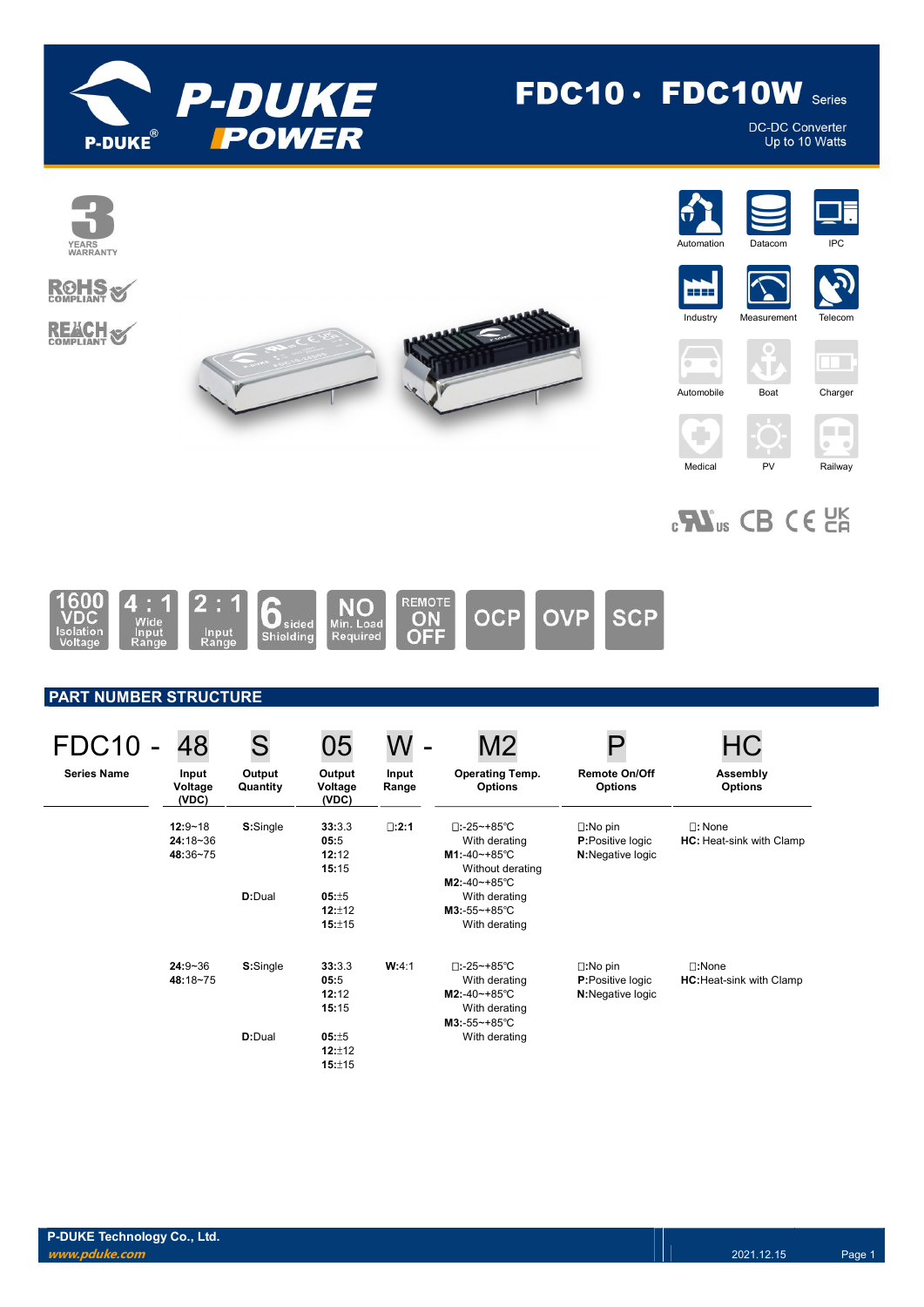

# FDC10 FDC10W Series

| TECHNICAL SPECIFICATION All specifications are typical at nominal input, full load and 25°C unless otherwise noted |  |  |  |  |
|--------------------------------------------------------------------------------------------------------------------|--|--|--|--|
|--------------------------------------------------------------------------------------------------------------------|--|--|--|--|

| Model<br><b>Number</b> | Input Range | <b>Output Voltage</b> | <b>Output Current</b><br>@Full Load | <b>Input Current</b><br>@ No Load | Efficiency | <b>Maximum</b><br><b>Capacitor Load</b><br>(1) |
|------------------------|-------------|-----------------------|-------------------------------------|-----------------------------------|------------|------------------------------------------------|
|                        | <b>VDC</b>  | <b>VDC</b>            | mA                                  | mA                                | %          | μF                                             |
| FDC10-12S33            | $9 - 18$    | 3.3                   | 2000                                | 17                                | 80         | 6800                                           |
| FDC10-12S05            | $9 - 18$    | $\sqrt{5}$            | 2000                                | 21                                | 81         | 4700                                           |
| FDC10-12S12            | $9 - 18$    | 12                    | 830                                 | 38                                | 84         | 690                                            |
| FDC10-12S15            | $9 - 18$    | 15                    | 670                                 | 36                                | 84         | 470                                            |
| FDC10-12D05            | $9 - 18$    | ±5                    | ±1000                               | 39                                | 84         | ±680                                           |
| FDC10-12D12            | $9 - 18$    | ±12                   | ±416                                | 47                                | 83         | ±330                                           |
| FDC10-12D15            | $9 - 18$    | ±15                   | ±333                                | 45                                | 84         | ±110                                           |
| FDC10-24S33            | $18 - 36$   | 3.3                   | 2000                                | 15                                | 80         | 6800                                           |
| FDC10-24S05            | $18 - 36$   | 5                     | 2000                                | 22                                | 82         | 4700                                           |
| FDC10-24S12            | $18 - 36$   | 12                    | 830                                 | 18                                | 84         | 690                                            |
| FDC10-24S15            | $18 - 36$   | 15                    | 670                                 | 36                                | 84         | 470                                            |
| FDC10-24D05            | $18 - 36$   | ±5                    | ±1000                               | 28                                | 83         | ±680                                           |
| FDC10-24D12            | $18 - 36$   | ±12                   | ±416                                | 24                                | 85         | ±330                                           |
| FDC10-24D15            | $18 - 36$   | ±15                   | ±333                                | 31                                | 84         | ±110                                           |
| FDC10-48S33            | $36 - 75$   | 3.3                   | 2000                                | 11                                | 80         | 6800                                           |
| FDC10-48S05            | $36 - 75$   | 5                     | 2000                                | 14                                | 84         | 4700                                           |
| FDC10-48S12            | $36 - 75$   | 12                    | 830                                 | 14                                | 86         | 690                                            |
| FDC10-48S15            | $36 - 75$   | 15                    | 670                                 | 10                                | 87         | 470                                            |
| FDC10-48D05            | $36 - 75$   | $\pm 5$               | ±1000                               | 16                                | 84         | ±680                                           |
| FDC10-48D12            | $36 - 75$   | ±12                   | ±416                                | 19                                | 86         | ±330                                           |
| FDC10-48D15            | $36 - 75$   | ±15                   | ±333                                | 16                                | 85         | ±110                                           |
| FDC10-24S33W           | $9 - 36$    | 3.3                   | 2500                                | 13                                | 78         | 6800                                           |
| FDC10-24S05W           | $9 - 36$    | 5                     | 2000                                | 11                                | 80         | 4700                                           |
| FDC10-24S12W           | $9 - 36$    | 12                    | 830                                 | 16                                | 84         | 690                                            |
| FDC10-24S15W           | $9 - 36$    | 15                    | 670                                 | 26                                | 81         | 470                                            |
| FDC10-24D05W           | $9 - 36$    | $\pm 5$               | ±1000                               | 15                                | 82         | ±680                                           |
| FDC10-24D12W           | $9 - 36$    | ±12                   | ±416                                | 15                                | 80         | ±330                                           |
| FDC10-24D15W           | $9 - 36$    | ±15                   | ±333                                | 22                                | 80         | ±110                                           |
| FDC10-48S33W           | $18 - 75$   | 3.3                   | 2500                                | 10                                | 76         | 6800                                           |
| FDC10-48S05W           | $18 - 75$   | 5                     | 2000                                | 9                                 | 81         | 4700                                           |
| FDC10-48S12W           | $18 - 75$   | 12                    | 830                                 | 9                                 | 84         | 690                                            |
| FDC10-48S15W           | $18 - 75$   | 15                    | 670                                 | 11                                | 84         | 470                                            |
| FDC10-48D05W           | $18 - 75$   | ±5                    | ±1000                               | 12                                | 82         | ±680                                           |
| FDC10-48D12W           | $18 - 75$   | ±12                   | ±416                                | 20                                | 78         | ±330                                           |
| FDC10-48D15W           | $18 - 75$   | ±15                   | ±333                                | 20                                | 81         | ±110                                           |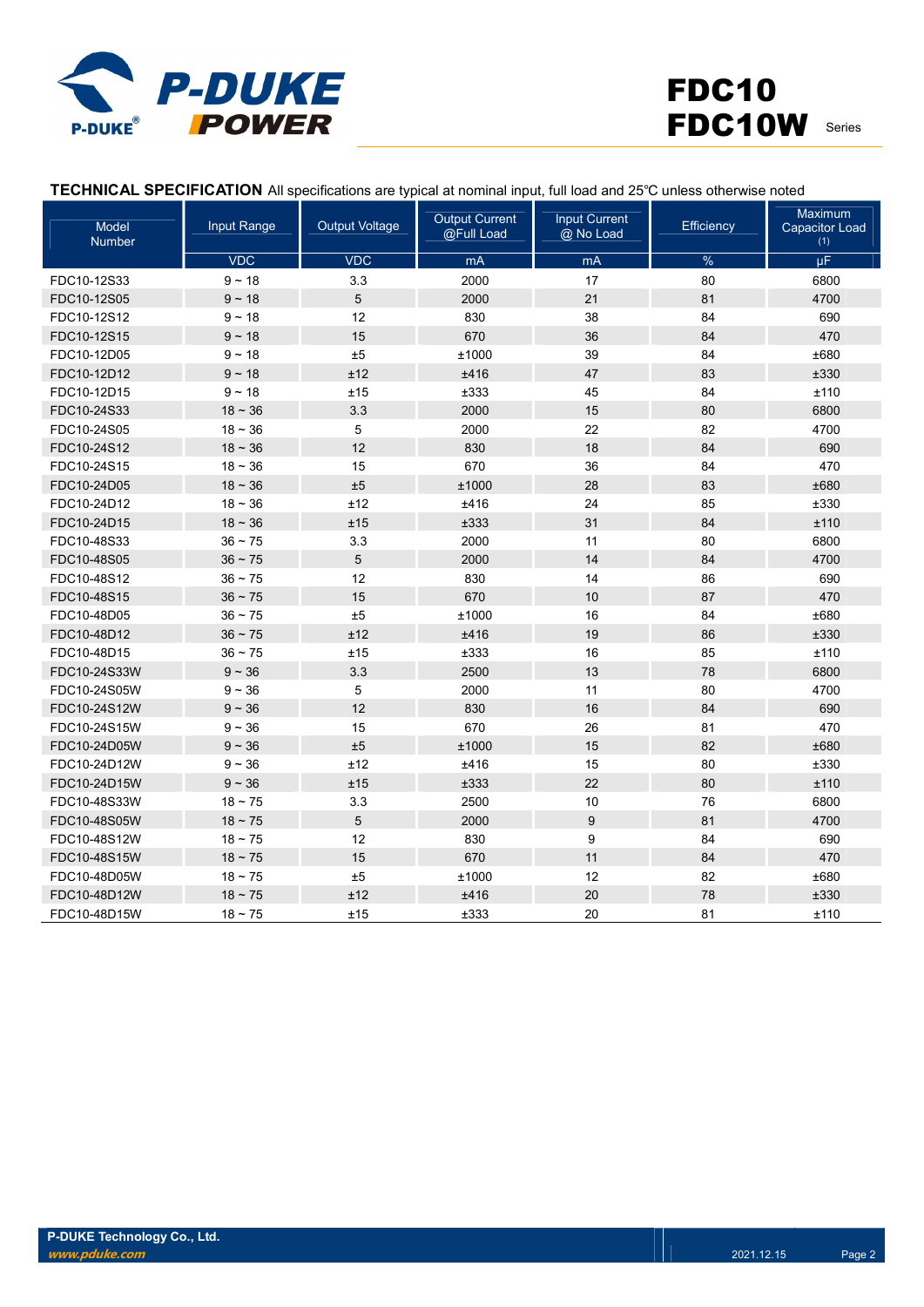

| <b>INPUT SPECIFICATIONS</b>   |                         |                           |           |        |      |                           |             |
|-------------------------------|-------------------------|---------------------------|-----------|--------|------|---------------------------|-------------|
| <b>Parameter</b>              |                         | <b>Conditions</b>         |           | Min.   | Typ. | Max.                      | <b>Unit</b> |
| Operating input voltage range | FDC10 series            | 12Vin(nom)                |           | 9      | 12   | 18                        |             |
|                               |                         | 24Vin(nom)                |           | 18     | 24   | 36                        | <b>VDC</b>  |
|                               |                         | 48Vin(nom)                |           | 36     | 48   | 75                        |             |
|                               | FDC10W series           | 24Vin(nom)                |           | 9      | 24   | 36                        | <b>VDC</b>  |
|                               |                         | 48Vin(nom)                |           | 18     | 48   | 75                        |             |
| Start up time                 | Constant resistive load | Power up                  |           |        | 20   |                           | ms          |
| Input surge voltage           | 100 ms, max.            | 12Vin(nom)                |           |        |      | 36                        |             |
|                               |                         | 24Vin(nom)                |           |        |      | 50                        | <b>VDC</b>  |
|                               |                         | 48Vin(nom)                |           |        |      | 100                       |             |
| Input filter                  |                         |                           |           |        |      | Pi type                   |             |
| Remote ON/OFF (Option)        | Referred to -Vin pin    | Positive logic            | DC-DC ON  |        |      | Open or $3.5 \sim 12$ VDC |             |
|                               |                         |                           | DC-DC OFF |        |      | Short or $0 \sim 1.2$ VDC |             |
|                               |                         | Negative logic            | DC-DC ON  |        |      | Short or $0 \sim 1.2$ VDC |             |
|                               |                         |                           | DC-DC OFF |        |      | Open or $3.5 \sim 12$ VDC |             |
|                               |                         | Input current of Ctrl pin |           | $-0.5$ |      | $+1.0$                    | mA          |
|                               |                         | Remote off input current  |           |        | 20   |                           | mA          |

| <b>OUTPUT SPECIFICATIONS</b>     |                                    |         |         |      |                                 |                      |
|----------------------------------|------------------------------------|---------|---------|------|---------------------------------|----------------------|
| <b>Parameter</b>                 | <b>Conditions</b>                  |         |         | Typ. | Max.                            | Unit                 |
| Voltage accuracy                 |                                    |         | $-1.0$  |      | $+1.0$                          | $\%$                 |
| Line regulation                  | Low Line to High Line at Full Load |         | $-0.2$  |      | $+0.2$                          | $\frac{0}{0}$        |
| Load regulation                  | No Load to Full Load               | Single  | $-0.5$  |      | $+0.5$                          | $\frac{0}{0}$        |
|                                  |                                    | Dual    | $-1.0$  |      | $+1.0$                          |                      |
| Cross regulation                 | Asymmetrical load 25%/100% FL      | Dual    | $-5.0$  |      | $+5.0$                          | %                    |
| Ripple and noise                 | Measured by 20MHz bandwidth        | Single  |         | 50   |                                 | mVp-p                |
|                                  |                                    | Dual    |         | 75   |                                 |                      |
| Temperature coefficient          |                                    |         | $-0.02$ |      | $+0.02$                         | $%$ / ${}^{\circ}$ C |
| Transient response recovery time | 25% load step change               |         |         | 250  |                                 | μs                   |
| Over voltage protection          | Zener diode clamp                  | 3.3Vout |         | 3.9  |                                 |                      |
|                                  |                                    | 5Vout   |         | 6.2  |                                 | <b>VDC</b>           |
|                                  |                                    | 12Vout  |         | 15   |                                 |                      |
|                                  |                                    | 15Vout  |         | 18   |                                 |                      |
| Over load protection             | % of lout rated                    |         |         |      | 150                             | $\frac{0}{0}$        |
| Short circuit protection         |                                    |         |         |      | Continuous, automatics recovery |                      |

| <b>GENERAL SPECIFICATIONS</b> |                          |                                           |                              |      |                      |                         |
|-------------------------------|--------------------------|-------------------------------------------|------------------------------|------|----------------------|-------------------------|
| <b>Parameter</b>              |                          | <b>Conditions</b>                         | Min.                         | Typ. | Max.                 | <b>Unit</b>             |
| Isolation voltage             | 1 minute                 | Input to Output<br>Input (Output) to Case | 1600<br>1600                 |      |                      | <b>VDC</b>              |
| Isolation resistance          | 500VDC                   |                                           |                              |      |                      | $G\Omega$               |
| Isolation capacitance         |                          |                                           |                              |      | 300                  | pF                      |
| Switching frequency           |                          |                                           | 270                          | 300  | 330                  | kHz                     |
| Safety approvals              | IEC/ EN/ UL62368-1       |                                           |                              |      | UL:E193009           |                         |
|                               |                          |                                           |                              |      | CB: UL(Demko)        |                         |
| Case material                 |                          |                                           |                              |      | Nickel-coated copper |                         |
| Base material                 |                          |                                           | Non-conductive black plastic |      |                      |                         |
| Potting material              |                          |                                           |                              |      | Epoxy (UL94 $V-0$ )  |                         |
| Weight                        |                          |                                           |                              |      |                      | 27g (0.95oz)            |
| MTBF                          | MIL-HDBK-217F, Full load |                                           |                              |      |                      | $3.342 \times 10^6$ hrs |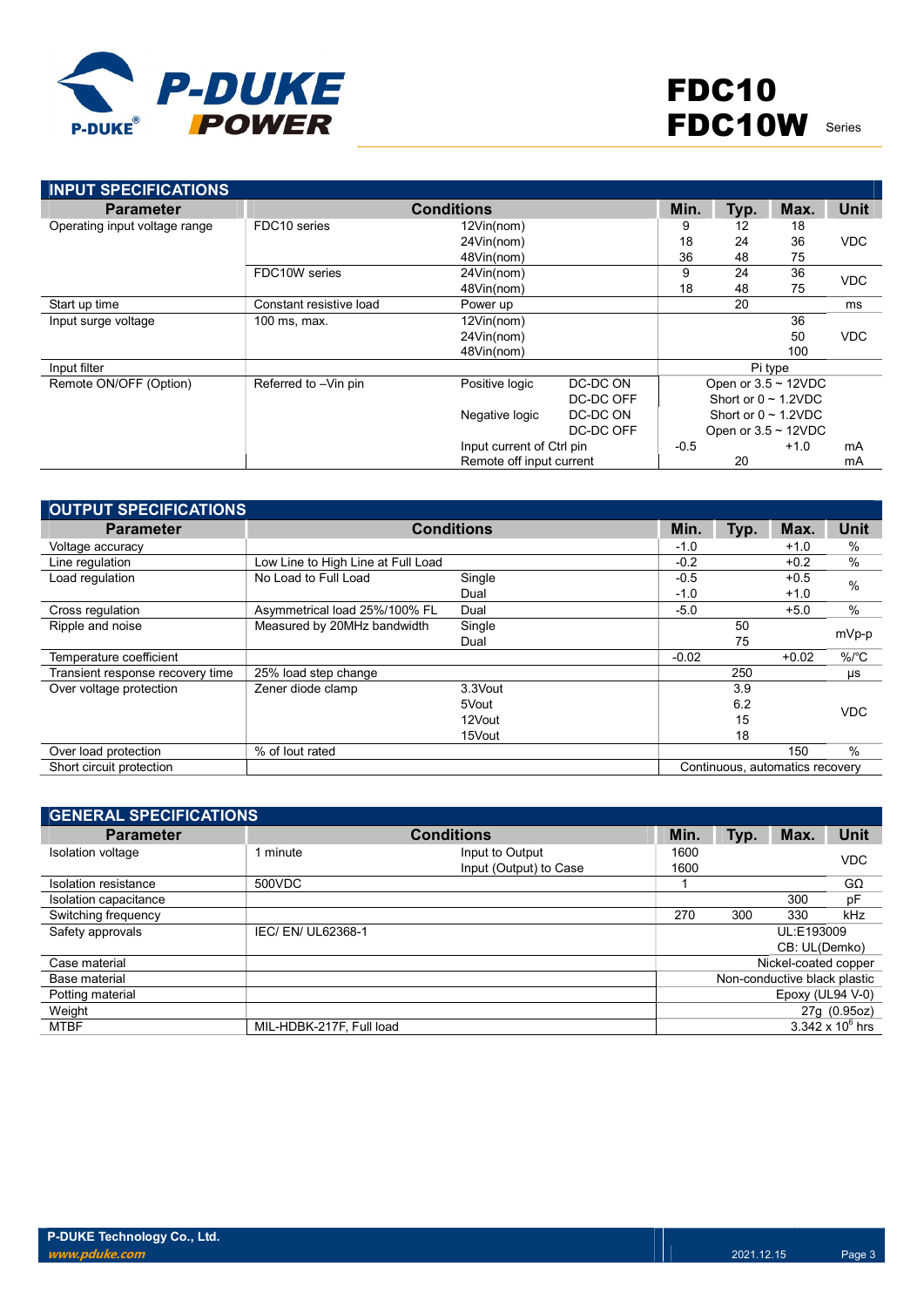

| <b>ENVIRONMENTAL SPECIFICATIONS</b> |                    |                                                                                                                                     |       |      |        |              |
|-------------------------------------|--------------------|-------------------------------------------------------------------------------------------------------------------------------------|-------|------|--------|--------------|
| <b>Parameter</b>                    |                    | <b>Conditions</b>                                                                                                                   | Min.  | Typ. | Max.   | Unit         |
| Operating ambient temperature       | Standard           | With derating                                                                                                                       | $-25$ |      | $+85$  |              |
|                                     | M1                 | Without derating                                                                                                                    | $-40$ |      | $+85$  | °C           |
|                                     | M <sub>2</sub>     | With derating                                                                                                                       | $-40$ |      | $+85$  |              |
|                                     | M3                 | With derating                                                                                                                       | $-55$ |      | $+85$  |              |
|                                     |                    | *M1 version is more efficient; therefore, it can be operated in a more<br>extensive temperature range than standard and M2 version. |       |      |        |              |
| Maximum case temperature            |                    |                                                                                                                                     |       |      | 105    | °C           |
| Storage temperature range           |                    |                                                                                                                                     | -55   |      | $+125$ | $^{\circ}C$  |
| Thermal impedance                   | Natural convection | Without heat-sink                                                                                                                   |       | 12   |        | °C/W         |
|                                     |                    | With heat-sink                                                                                                                      |       | 10   |        |              |
| Thermal shock                       |                    |                                                                                                                                     |       |      |        | MIL-STD-810F |
| Vibration                           |                    |                                                                                                                                     |       |      |        | MIL-STD-810F |
| Relative humidity                   |                    |                                                                                                                                     |       |      |        | 5% to 95% RH |

| <b>EMC SPECIFICATIONS</b>      |             |                                          |                  |
|--------------------------------|-------------|------------------------------------------|------------------|
| <b>Parameter</b>               |             | <b>Conditions</b>                        | Level            |
| EMI                            | EN55032     | With external components                 | Class A. Class B |
| <b>EMS</b>                     | EN55024     |                                          |                  |
| <b>ESD</b>                     | EN61000-4-2 | Air $\pm$ 8kV and Contact $\pm$ 6kV      | Perf. Criteria B |
| Radiated immunity              | EN61000-4-3 | 10 V/m                                   | Perf. Criteria A |
| <b>Fast transient</b>          | EN61000-4-4 | $±$ 2kV                                  | Perf. Criteria B |
|                                |             |                                          |                  |
|                                |             | With an external input filter capacitor  |                  |
|                                |             | (Nippon chemi-con KY series, 220µF/100V) |                  |
| Surge                          | EN61000-4-5 | $±$ 2kV                                  | Perf. Criteria B |
|                                |             |                                          |                  |
|                                |             | With an external input filter capacitor  |                  |
|                                |             | (Nippon chemi-con KY series, 220µF/100V) |                  |
| Conducted immunity             | EN61000-4-6 | $10 \,$ Vr.m.s                           | Perf. Criteria A |
| Power frequency magnetic field | EN61000-4-8 | 100A/m continuous; 1000A/m 1 second      | Perf. Criteria A |

CAUTION: This power module is not internally fused. An input line fuse must always be used.

# CHARACTERISTIC CURVE







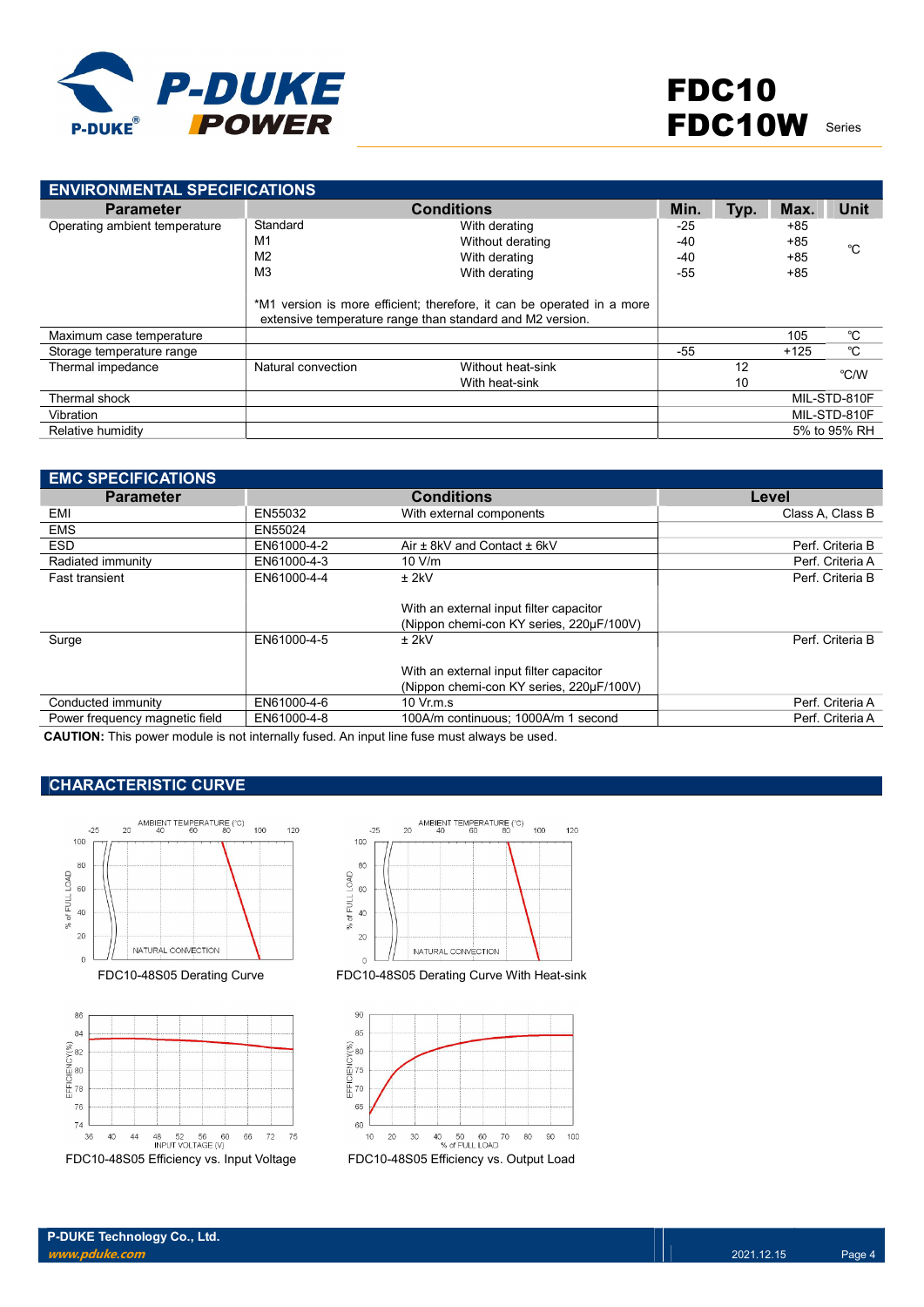

### FUSE CONSIDERATION

This power module is not internally fused. An input line fuse must always be used.

This encapsulated power module can be used in a wide variety of applications, ranging from simple stand-alone operation to an integrated part of sophisticated power architecture.

To maximum flexibility, internal fusing is not included; however, to achieve maximum safety and system protection, always use an input line fuse. The input line fuse suggest as below:

| Model                                                | <b>Fuse Rating</b> | Fuse Type |
|------------------------------------------------------|--------------------|-----------|
|                                                      |                    | Slow-Blow |
| $FDC10-24S$<br>$\cdot$ FDC10-24DF                    |                    | Slow-Blow |
| $\cdot$ FDC10-48D $\bar{\phantom{a}}$<br>$FDC10-48S$ | ე.5                | Slow-Blow |

| Model                                       | <b>Fuse Rating</b><br>'A) | <b>Fuse Type</b> |
|---------------------------------------------|---------------------------|------------------|
| $FDC10-24S$ $W \cdot FDC10-24D$<br><b>W</b> |                           | Slow-Blow        |
| $FDC10-48S$ $W \cdot FDC10-48D$<br>W        |                           | Slow-Blow        |

The table based on the information provided in this data sheet on inrush energy and maximum DC input current at low Vin.

#### MECHANICAL DRAWING



BOTTOM VIEW

#### PIN CONNECTION

| <b>PIN</b> | <b>SINGLE</b> | <b>DUAL</b>  |
|------------|---------------|--------------|
|            | $+V$ in       | $+V$ in      |
|            | -Vin          | -Vin         |
| 2          | +Vout         | +Vout        |
|            | No pin        | Common       |
| 5          | -Vout         | -Vout        |
|            | Ctrl(Option)  | Ctrl(Option) |

1. All dimensions in inch [mm]

2. Tolerance :x.xx±0.02 [x.x±0.5]

x.xxx±0.01 [x.xx±0.25]

3. Pin dimension tolerance ±0.004[0.10]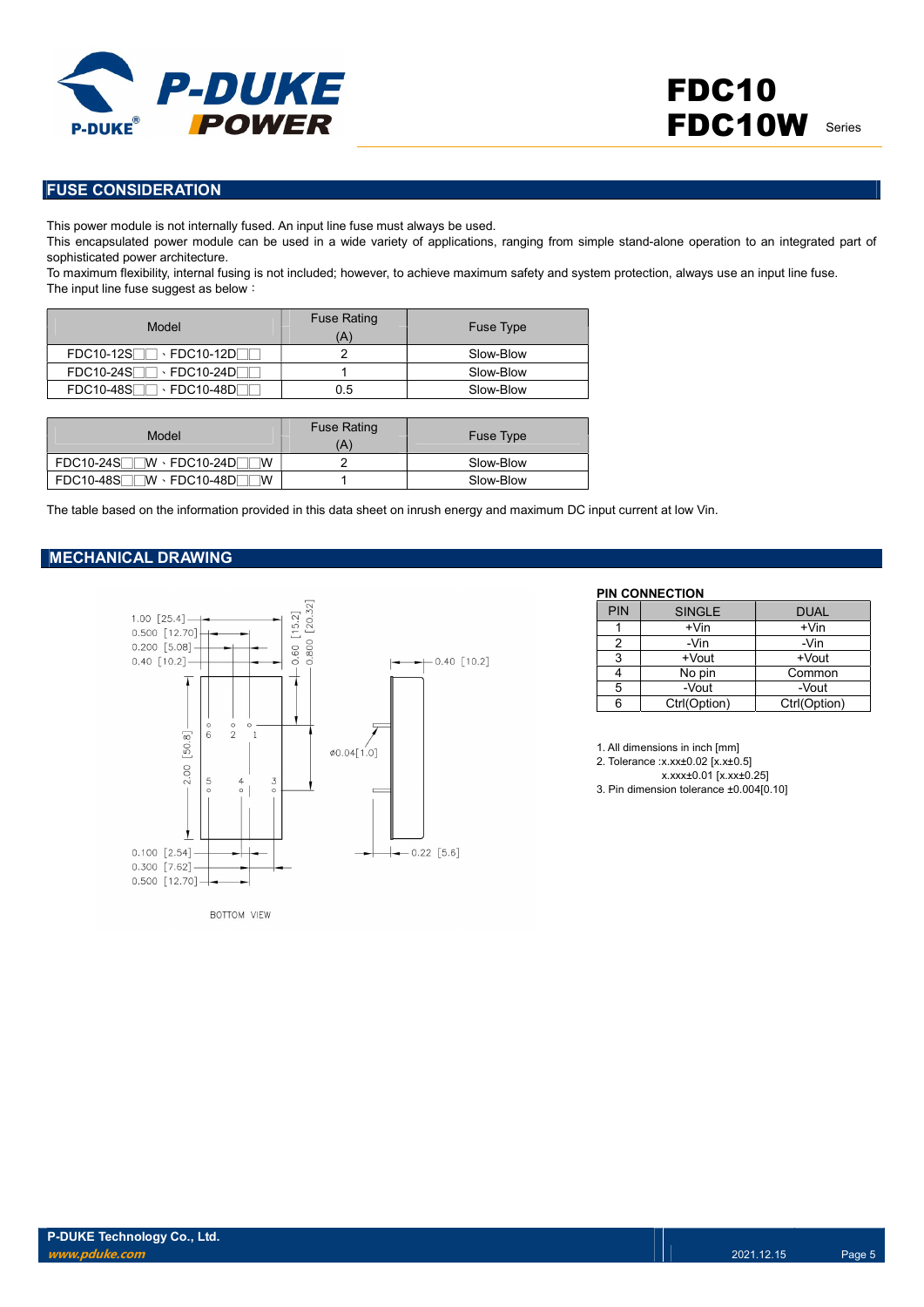

# FDC10 FDC10W Series

## **HEAT-SINK OPTIONS**

#### -HC (Heat-sink with clamps)



\* All dimensions in inch [mm]

#### RECOMMENDED PAD LAYOUT





All dimensions in inch[mm] Pad size(lead free recommended) Through hole 1.2.3.4.5.6: ∅0.051[1.30] Top view pad 1.2.3.4.5.6: ∅0.064[1.63] Bottom view pad 1.2.3.4.5.6: ∅0.102[2.60]